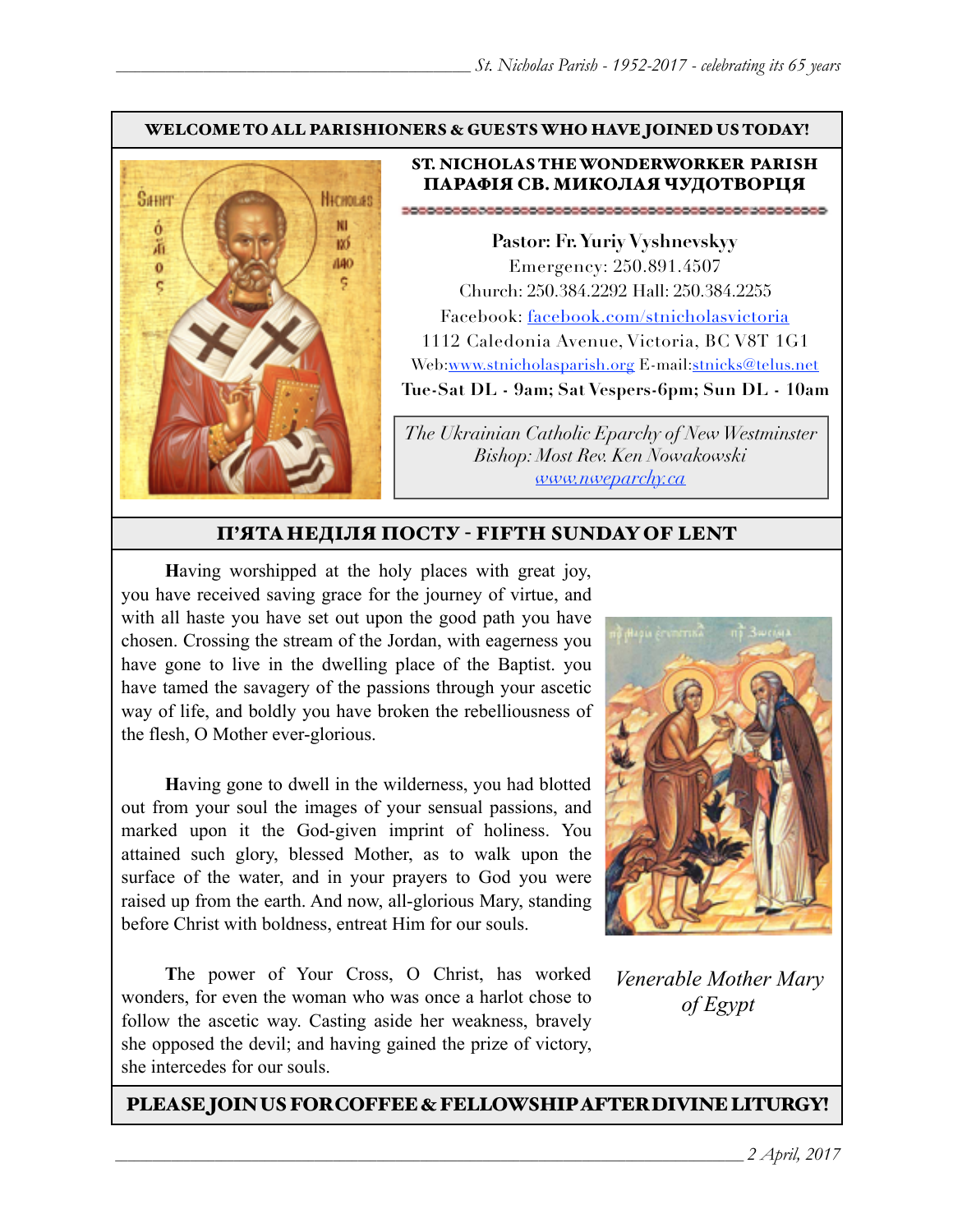| <b>SUNDAY HYMNS</b>                                                                                                                                                                                                                                                                                                                                                                                                                                                                                                                                                                                                                           |                                                 |                                                                |                                               |                                    |                |  |
|-----------------------------------------------------------------------------------------------------------------------------------------------------------------------------------------------------------------------------------------------------------------------------------------------------------------------------------------------------------------------------------------------------------------------------------------------------------------------------------------------------------------------------------------------------------------------------------------------------------------------------------------------|-------------------------------------------------|----------------------------------------------------------------|-----------------------------------------------|------------------------------------|----------------|--|
| <b>OPENING HYMN</b>                                                                                                                                                                                                                                                                                                                                                                                                                                                                                                                                                                                                                           |                                                 | With Joy we Keep the Holy Fast pg. 1008 (Anthology of Worship) |                                               |                                    |                |  |
| <b>COMMUNION HYMN</b>                                                                                                                                                                                                                                                                                                                                                                                                                                                                                                                                                                                                                         |                                                 | Страдальна Мати / The Mournful Mother pg. 158-159              |                                               |                                    |                |  |
| <b>CLOSING HYMN</b>                                                                                                                                                                                                                                                                                                                                                                                                                                                                                                                                                                                                                           | Витай Нам Хресте / We Sing Your Praises pg. 4-5 |                                                                |                                               |                                    |                |  |
| Please join us today in singing our Sunday hymns!                                                                                                                                                                                                                                                                                                                                                                                                                                                                                                                                                                                             |                                                 |                                                                |                                               |                                    |                |  |
| <b>SUNDAY &amp; DAILY SCHEDULE</b>                                                                                                                                                                                                                                                                                                                                                                                                                                                                                                                                                                                                            |                                                 |                                                                |                                               |                                    |                |  |
| SUNDAY, April 2                                                                                                                                                                                                                                                                                                                                                                                                                                                                                                                                                                                                                               |                                                 | Divine Liturgy - for the Parishioners of St Nicholas Parish    |                                               |                                    | 10:00 AM       |  |
| MONDAY, April 3                                                                                                                                                                                                                                                                                                                                                                                                                                                                                                                                                                                                                               |                                                 | <b>NO SERVICES</b>                                             |                                               |                                    | *********      |  |
| TUESDAY, April 4                                                                                                                                                                                                                                                                                                                                                                                                                                                                                                                                                                                                                              |                                                 |                                                                | <b>NO SERVICES</b>                            |                                    | *********      |  |
| <b>WEDNESDAY, April 5</b>                                                                                                                                                                                                                                                                                                                                                                                                                                                                                                                                                                                                                     |                                                 |                                                                | <b>NO SERVICES</b>                            |                                    | *********      |  |
| THURSDAY, April 6                                                                                                                                                                                                                                                                                                                                                                                                                                                                                                                                                                                                                             |                                                 |                                                                | Divine Liturgy of St John Chrysostom          |                                    | 9:00 AM        |  |
| FRIDAY, April 7                                                                                                                                                                                                                                                                                                                                                                                                                                                                                                                                                                                                                               |                                                 |                                                                | Divine Liturgy of the Pre-Sanctified Gifts    |                                    | 6:00 PM        |  |
| SATURDAY, April 8                                                                                                                                                                                                                                                                                                                                                                                                                                                                                                                                                                                                                             |                                                 | Divine Liturgy followed by Sorokousty                          |                                               |                                    | 9:00 AM        |  |
| SUNDAY, April 9                                                                                                                                                                                                                                                                                                                                                                                                                                                                                                                                                                                                                               |                                                 | Divine Liturgy - for the Parishioners of St Nicholas Parish    |                                               |                                    | 10:00 AM       |  |
| Please Note: to request a Divine Liturgy for a special intention, please see Fr. Yuriy to arrange for it!                                                                                                                                                                                                                                                                                                                                                                                                                                                                                                                                     |                                                 |                                                                |                                               |                                    |                |  |
| <b>SUNDAY EPISTLE READERS</b>                                                                                                                                                                                                                                                                                                                                                                                                                                                                                                                                                                                                                 |                                                 |                                                                |                                               |                                    |                |  |
| <b>DATE</b>                                                                                                                                                                                                                                                                                                                                                                                                                                                                                                                                                                                                                                   | <b>READING</b>                                  |                                                                |                                               | <b>UKRAINIAN</b><br><b>ENGLISH</b> |                |  |
| SUNDAY, April 2                                                                                                                                                                                                                                                                                                                                                                                                                                                                                                                                                                                                                               | Heb. 9: 11-14                                   |                                                                | Liliia Palyvoda<br>Marian Chalifoux           |                                    |                |  |
| SUNDAY, April 9                                                                                                                                                                                                                                                                                                                                                                                                                                                                                                                                                                                                                               | Phil. 4: 4-9                                    | Motria Koropecky                                               |                                               | Robert Herchak                     |                |  |
| SUNDAY, April 16                                                                                                                                                                                                                                                                                                                                                                                                                                                                                                                                                                                                                              | Act. 1: 1-8                                     | Yuliya Pelekhata                                               |                                               | Peter Iwanuck                      |                |  |
| SUNDAY, April 23                                                                                                                                                                                                                                                                                                                                                                                                                                                                                                                                                                                                                              | Act. 5: 12-20                                   | Glikeria Iwanuck                                               |                                               |                                    | Caroline Smudy |  |
| Thank you, Epistle readers, for your service in proclaiming God's Word!                                                                                                                                                                                                                                                                                                                                                                                                                                                                                                                                                                       |                                                 |                                                                |                                               |                                    |                |  |
| <b>PARISH COUNCIL EXECUTIVE</b>                                                                                                                                                                                                                                                                                                                                                                                                                                                                                                                                                                                                               |                                                 |                                                                | <b>PASTORAL MINISTRY &amp; HOLY MYSTERIES</b> |                                    |                |  |
| CHAIRPERSONAlec Rossa - 250.472.3374<br>SECRETARYCindy Lazaruk - 778.677.9072<br>BAPTISMSby appointment<br>TREASURERWilliam Vanderven - 250.478.1458<br>MARRIAGESsix months notice should<br>FINANCIAL SECRETARYDavid Newberry - 250.598.8197<br>be given to the parish priest, and he should be<br>FUNDRAISING/HALL RENTALRobert Herchak - 250.386.7872<br>contacted before any other arrangements are made<br>MAINTENANCEMurray Chapman - 250.658.4769<br>FUNERALSby appointment<br>LITURGICAL COMMITTEEMotria Koropecky - 250.658.3051<br>MEMBER AT LARGELiliia Palyvoda - 250.857.1683<br>VIBRANT PARISHDarlene DeMerchant - 250.727.3837 |                                                 |                                                                |                                               |                                    |                |  |
| <b>Bequests &amp; Wills:</b> Leaving a bequeath is a process of giving a donation through your will. It is                                                                                                                                                                                                                                                                                                                                                                                                                                                                                                                                    |                                                 |                                                                |                                               |                                    |                |  |

simply a distribution from your estate to a charitable organization through your last will and testament. It can be as small or as large a donation as you wish. It is important that you talk to your lawyer about the process. In your kindness please remember St Nicholas the Wonderworker Ukrainian Catholic Church in your bequeath and will. If anyone wishes to make such a bequeath in their will, the following clause may be included or added to a will: "I give, devise, and bequeath to St Nicholas the Wonderworker Ukrainian Catholic Parish - 1112 Caledonia Avenue, Victoria BC, V8T 1G1, the sum of \$  $\qquad \qquad$  (or  $\qquad \qquad$  % of my estate), to be used for the benefit of the parish and it's pastoral activities."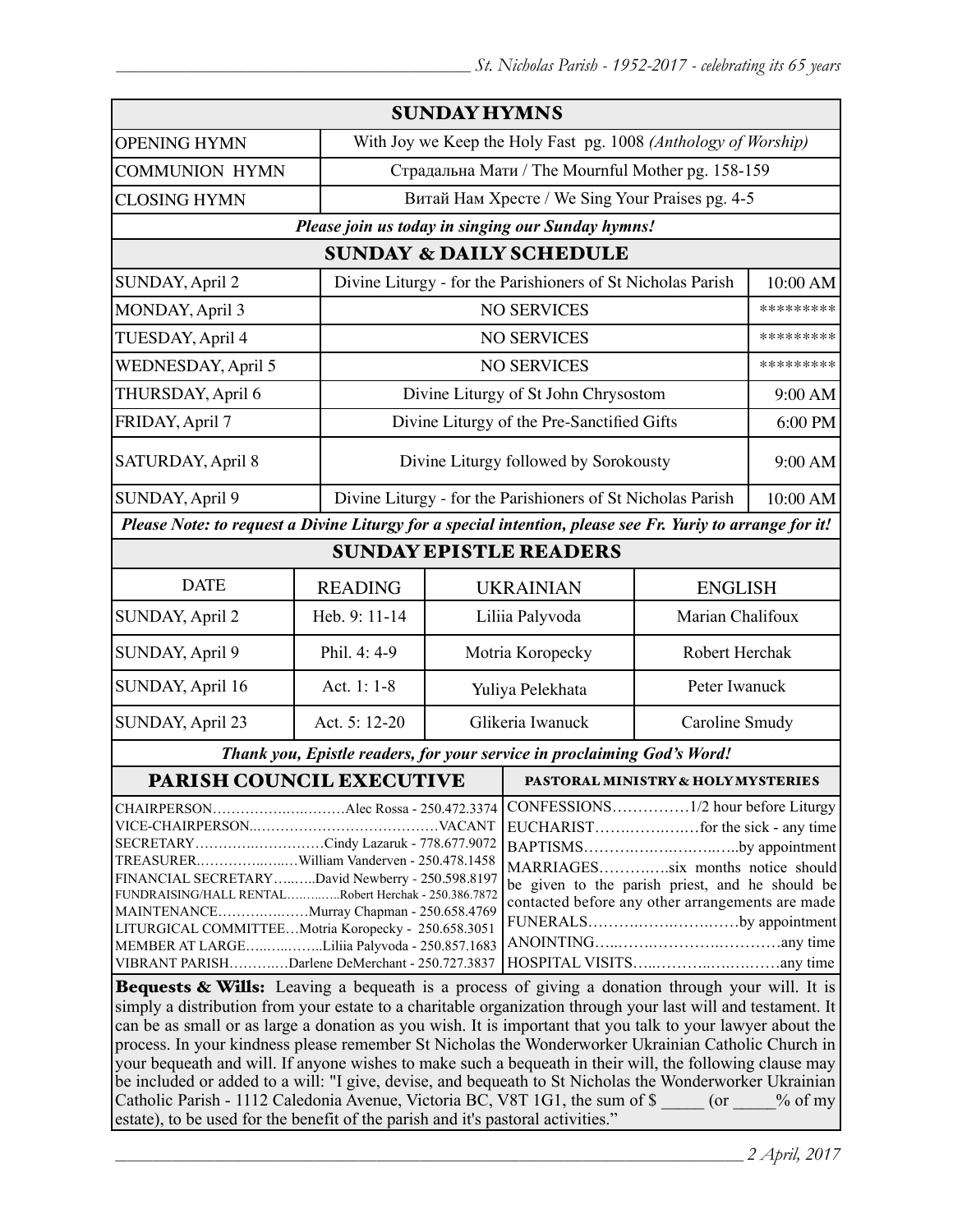### **Vibrant Parish Prayer**

**O** God, Creator of Heaven and Earth! Because of your indescribable love for us, you sent your Only-Begotten Son, Our Lord and Saviour, Jesus Christ - The Way, The Truth, and The Life and our Salvation. In His name, we turn to You. Strengthen our hearts and minds in Christian love and in unity of purpose as we strive to build a Vibrant Parish. Give us the grace to model our lives according to the Word of God. Instill in us the desire to pray and to celebrate the Holy Mysteries as one Christian Family in our Parish Community. Inspire us to follow Your great command to be a servant to the less fortunate among us! Grant this, O Lord, through the mercies and love for mankind of Your Only-Begotten Son with whom You are blessed, together with Your All-Holy, Good and Life-Giving Spirit, now and forever and ever. Amen!



### **The Vibrant Parish**

**A Place To Encounter The Living Christ** Through the word, the Holy Mysteries & Prayer, Serving One's Neighbor, Leadership Fostering & Serving Unity and Missionary Spirit (His Beatitude Sviatoslav)



#### **Молитва Живої Парафії**

**Г**осподи Ісусе Христе, Пастирю Добрий, як колись Ти пригорнув заблуканих овечок, щоб вони пізнали Твій голос і були Твоїм стадом, так і сьогодні глянь ласкаво з небесних висот на нашу парафію та зішли на неї Твого Святого Духа, щоб вона була місцем пізнання радості Доброї Новини. Скріплюй нас Твоєю присутністю та єднай нас кожночасно в молитві. Даруй нам духа служіння ближньому, щоб у нашій парафії кожний міг зустріти Тебе, милостивого Бога. Благослови наш духовний провід Твоєю мудрістю і дай, щоб ніхто з нас не шкодував ні часу, ні талантів, ні матеріальних дібр для розбудови Твого царства. Єднай нас у мирі та злагоді, щоб ми були Твоєю спільнотою любові. Всели в нас місійного духа, щоб ми стали тим світилом євангельського слова, молитви і добрих діл, що кличе кожного до участі в Божественному житті, щоб славилося, Спасе, Твоє Ім'я з безначальним Твоїм Отцем та пресвятим, благим і животворящим Твоїм Духом нині, і повсякчас, і на віки віків. Амінь.

## DIVINE LITURGY PROPERS

*The Divine Liturgy - An Anthology for Worship: Liturgy - pg. 388-461; propers - pg. 345, 635 The Divine Liturgy of St. Basil the Great is celebrated today (Anthology - 270-318)* 

**Troparion, Tone 5:** Let us the faithful acclaim and worship the Word,\* co-eternal with the Father and the Spirit,\* and born of the Virgin for our salvation.\* For He willed to be lifted up on the cross in the flesh, to suffer death\* and to raise the dead by His glorious resurrection.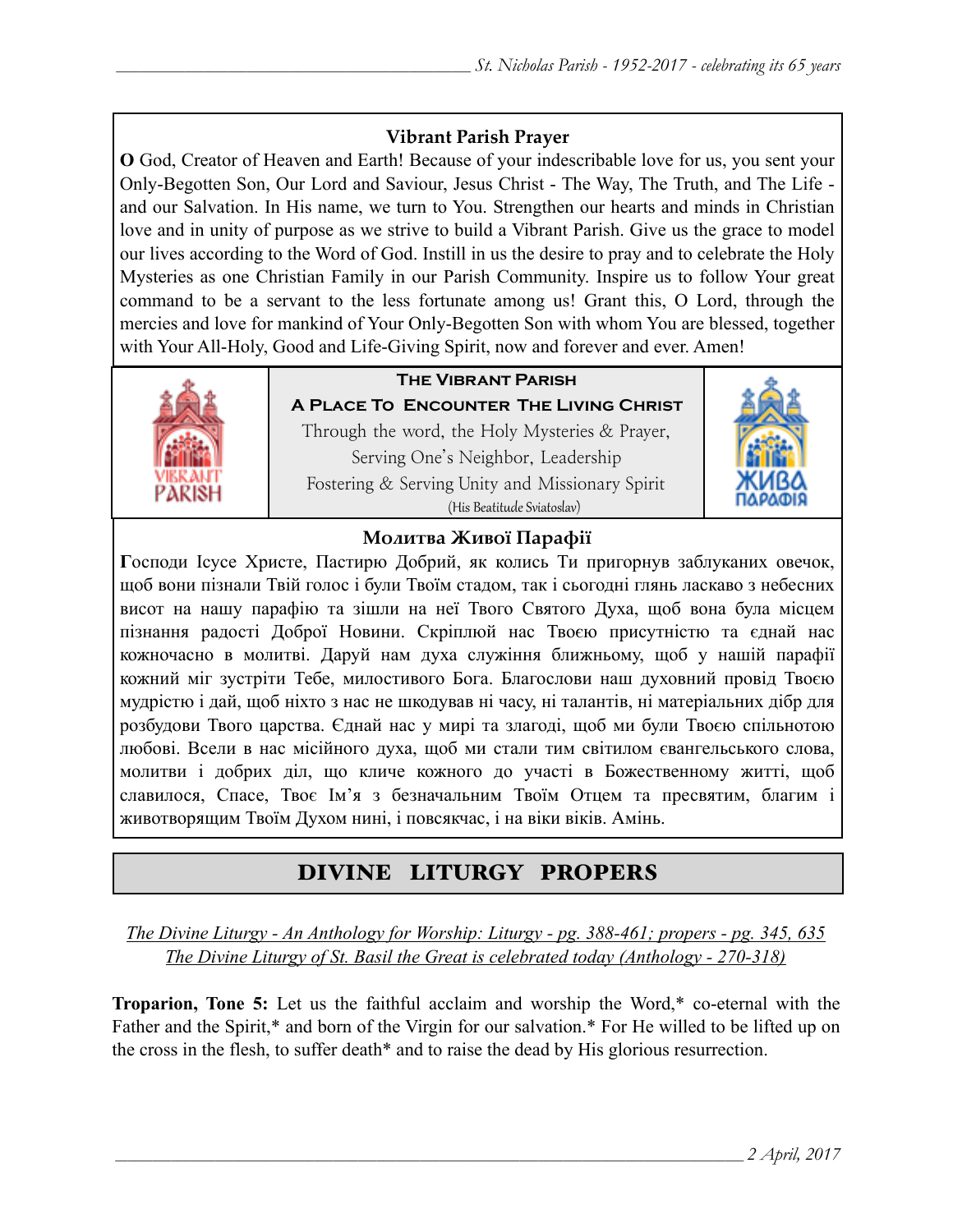**Troparion, Tone 8:** The divine image was faithfully preserved in you, O mother,\* for taking up the Cross, you followed Christ.\* By your deeds you have taught us to see beyond the flesh, which passes,<sup>\*</sup> and care for the soul, a thing immortal.<sup>\*</sup> And so, O venerable Mary,<sup>\*</sup> your spirit rejoices with the angels.

**Glory: Now: Kontakion, Tone 3:** Once you were filled with every impurity,\* now through repentance you have been revealed as a bride of Christ,\* following the angelic life, you crushed demons with the weapon of the Cross.\* Therefore, O glorious Mary, you have been shown to be a bride of the kingdom.

**Prokeimenon, Tone 5:** You, O Lord, will guard us and will keep us<sup>\*</sup> from this generation and for ever. *Verse:* Save me, O Lord, for there is no longer left a just man.

**Prokeimenon, Tone 4:** God is wonderful in His saints,\* the God of Israel.

**Epistle - Heb. 9:11-14 - A reading from the letter of St. Paul to the Hebrews:** Brothers and sisters, when Christ came as a high priest of the good things that have come, then through the greater and perfect tent (not made with hands, that is, not of this creation), he entered once for all into the Holy Place, not with the blood of goats and calves, but with his own blood, thus obtaining eternal redemption. For if the blood of goats and bulls, with the sprinkling of the ashes of a heifer, sanctifies those who have been defiled so that their flesh is purified, how much more will the blood of Christ, who through the eternal Spirit offered himself without blemish to God, purify our conscience from dead works to worship the living God!

**Alleluia, Tone 5:** *Verse:* Your mercies, O Lord, I will sing for ever; from generation to generation I will announce Your truth with my mouth. *Verse:* For You have said: Mercy shall be built up for ever; in the heavens Your truth shall be prepared.

**Gospel - Mark 10:32-45 -** At that time, taking the Twelve aside, Jesus began to tell them what was going to happen to him. "Behold, we are going up to Jerusalem, and the Son of Man will be handed over to the chief priests and the scribes, and they will condemn him to death and hand him over to the Gentiles who will mock him, spit upon him, scourge him, and put him to death, but after three days he will rise." Then James and John, the sons of Zebedee, came to him and said to him, "Teacher, we want you to do for us whatever we ask of you." He replied, "What do you wish (me) to do for you?" They answered him, "Grant that in your glory we may sit one at your right and the other at your left." Jesus said to them, "You do not know what you are asking. Can you drink the cup that I drink or be baptized with the baptism with which I am baptized?" They said to him, "We can." Jesus said to them, "The cup that I drink, you will drink, and with the baptism with which I am baptized, you will be baptized; but to sit at my right or at my left is not mine to give but is for those for whom it has been prepared." When the ten heard this, they became indignant at James and John. Jesus summoned them and said to them, "You know that those who are recognized as rulers over the Gentiles lord it over them, and their great ones make their authority over them felt. But it shall not be so among you. Rather, whoever wishes to be great among you will be your servant; whoever wishes to be first among you will be the slave of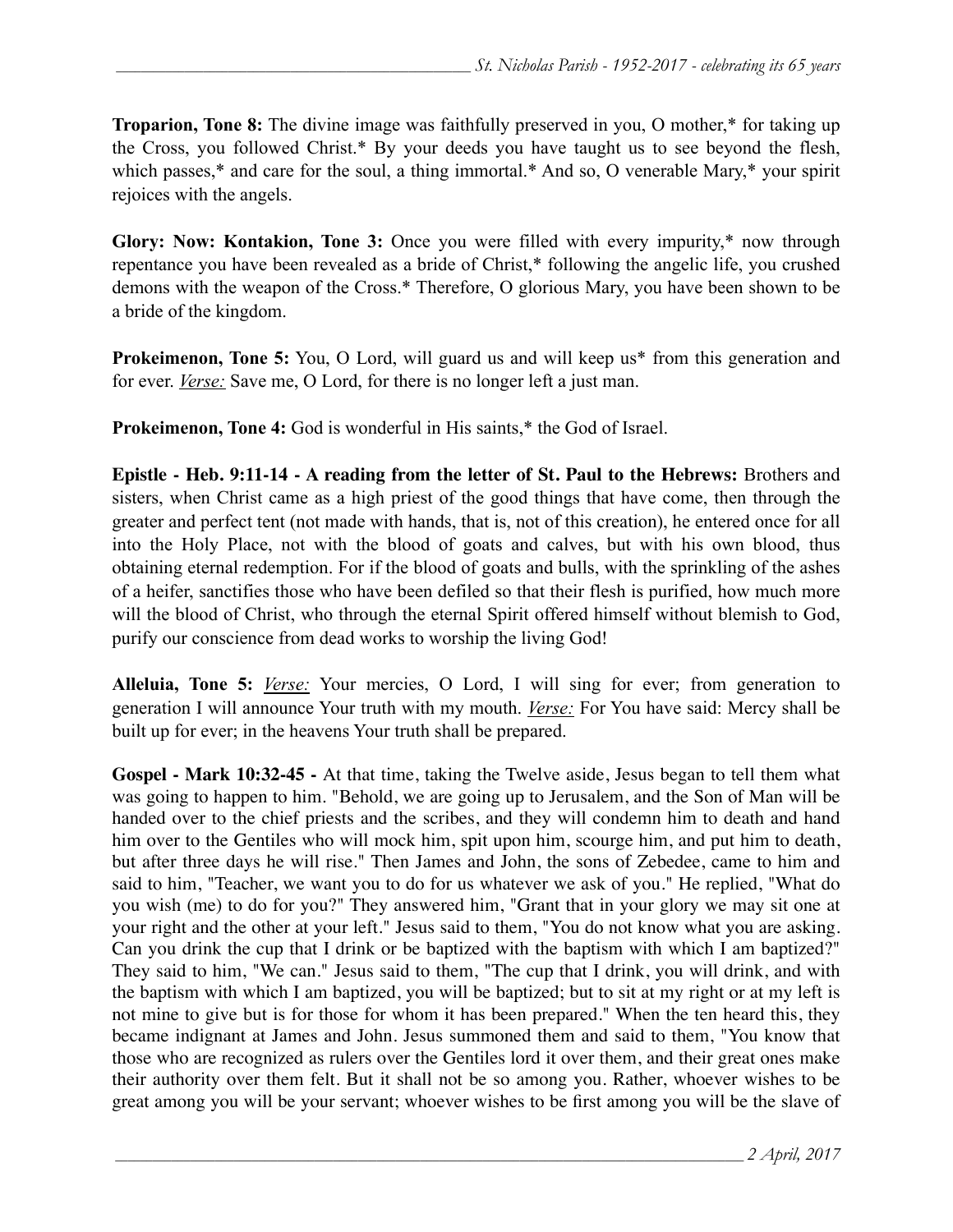all. For the Son of Man did not come to be served but to serve and to give his life as a ransom for many."

*Instead of* **"It is truly right..."** *we sing:* In you, O Full of Grace, all creation rejoices: the angelic ranks and all the human race. Sanctified temple and spiritual paradise, virgins' pride and boast, from whom God is made flesh and became a little Child; and He who is our God before all ages, He made your womb a throne, and He made it wider that all the heavens. In you, O Full of Grace, all creation rejoices. Glory be to you.

**Communion Hymn:** Praise the Lord from the heavens;\* praise Him in the highest.\* The just man shall be in everlasting remembrance;\* of evil hearsay he shall have no fear.\* Alleluia, alleluia,\* alleluia.

 $\Leftrightarrow$   $\Leftrightarrow$   $\Leftrightarrow$ 

**Тропар, глас 5:** Рівнобезначальне з Отцем і Духом Слово,\* що від Діви народилося на спасіння наше,\* прославмо, вірні, і поклонімся,\* бо Воно благозволило тілом зійти на хрест\* і смерть перетерпіти, і воскресити померлих\* славним воскресінням Своїм.

**Тропар, глас 8:** В тобі, мати, дбайливо зберігся образ, бо, прийнявши хрест, ти пішла слідом за Христом і ділом навчала ти погорджувати тілом, бо воно проминає, а дбати про душу - єство безсмертне. Тим-то з ангелами разом радується, преподобна Маріє, дух твій.

**Слава: І нині: Кондак, глас 3:** Перше блудами всякими сповнена, як Христова невіста через покаяння днесь явилася, ангельське життя наслідуючи, демонів оружжям хреста ти убиваєш. Ради цього як невіста царева ти явилася, Маріє преславна.

**Прокімен, глас 5:** Ти, Господи, збережеш нас і захистиш нас\* від роду цього і повік. *Стих:* Спаси мене, Господи, бо не стало праведного.

**Прокімен, глас 4:** Величний Бог у святих своїх,\* Бог Ізраїлів.

**Апостол - Євр. 9:11-14 - До Євреїв послання Святого Апостола Павла читання:** Браття і сестри, Христос же, з'явившись як архиєрей майбутніх благ, через більший і досконаліший намет, що зроблений не людською рукою, тобто не земної будови, – і не з кров'ю козлів та телят, але з власною кров'ю, – увійшов, раз назавжди у святиню і знайшов вічне відкуплення. Бо коли кров волів і козлів та попіл із телиці, як покропить нечистих, освячує, даючи їм чистоту тіла, то скільки більше кров Христа, – який Духом вічним приніс себе самого Богові непорочним, – очистить наше сумління від мертвих діл, на служіння Богові живому! В тобі, мати, дбайливо зберігся образ, бо, прийнявши хрест, ти пішла слідом за Христом і ділом навчала ти погорджувати тілом, бо воно проминає, а дбати про душу – єство безсмертне. Тим-то з ангелами разом радується, преподобна Маріє, дух твій. Перше блудами всякими сповнена, як Христова невіста через покаяння днесь явилася, ангельське життя наслідуючи, демонів оружжям хреста ти убиваєш. Ради цього як невїста царева ти явилася, Маріє преславна.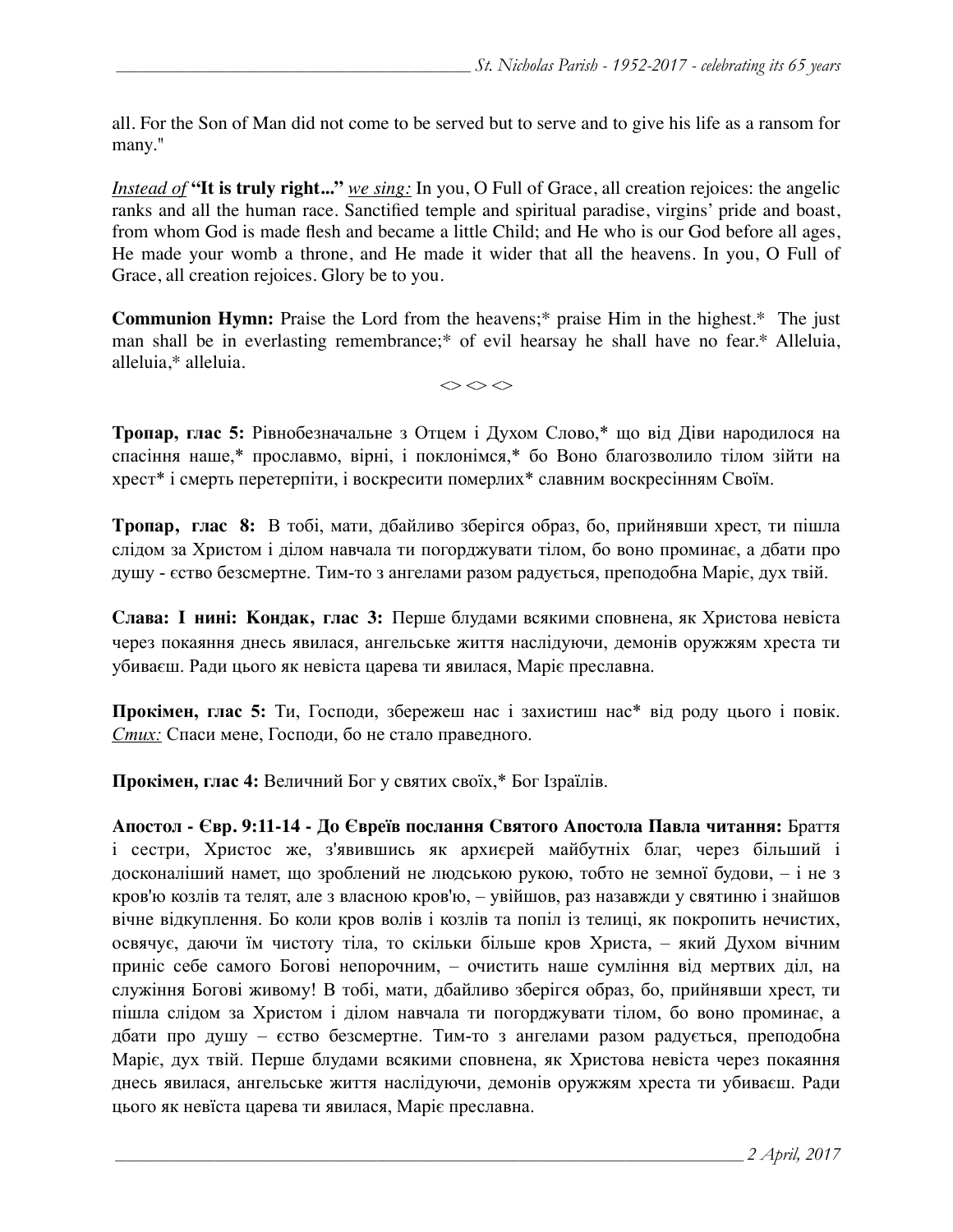**Алилуя, глас 5:** *Стих:* Милості Твої, Господи, оспівуватиму повік, і з роду в рід сповіщу устами моїми Твою вірність. *Стих:* Бо сказав Ти: Повік милість збудується, на небесах приготовиться істина Твоя.

**Євангеліє - Марко 10:32-45 -** У той час взяв Ісус дванадцятьох і почав їм говорити, що має статися з ним: "Оце йдемо в Єрусалим, і Син Чоловічий буде виданий первосвященикам та книжникам, і засудять його на смерть, і видадуть його поганам; і насміхатимуться з нього, плюватимуть на нього, бичуватимуть його й уб'ють, він же по трьох днях воскресне." Яків же та Йоан, сини Заведея, підходять до нього та й кажуть йому: "Учителю, хочемо, щоб ти нам зробив те, чого попросим." Він же їм відповів: "Що хочете, щоб я зробив вам?" "Зволь нам, – ті йому кажуть, – щоб ми сиділи: один праворуч, другий ліворуч від тебе у твоїй славі." Ісус же сказав їм: "Не знаєте, чого просите. Чи можете пити чашу, яку я п'ю, і христитися хрищенням, яким я хрищусь?" Ті йому відповіли: "Можемо." Ісус сказав їм: "Чашу, яку я п'ю, питимете, і хрищенням, яким я хрищуся, христитиметесь. Сидіти ж праворуч від мене чи ліворуч, – не моя річ вам дати, а кому приготовано." Почули про те десятеро, тож обурились на Якова та Йоана. Тоді Ісус прикликав їх і сказав їм: "Ви знаєте, що ті, яких вважають князями народів, верховодять ними, а їхні вельможі утискають їх. Не так воно хай буде між вами, але хто з-між вас хоче стати великим, хай буде вам слугою, і хто з-між вас хоче бути першим, хай буде рабом усіх. Бо й Син Чоловічий прийшов не на те, щоб йому служити, лише щоб служити й віддати своє життя як викуп за багатьох."

*Замість* **"Достойно"** *співаємо:* Тобою радується, Благодатная, всяка твар, ангельський собор і чоловічеський рід, о священний храме і раю словесний, дівственна похвало, що із неї Бог воплотився і младенцем став, перед віками сущий Бог наш. Лоно бо твоє престолом сотворив і утробу твою просторішою небес учинив. Тобою радується, Благодатная, всяка твар, слава тобі.

**Причасний:** Хваліте Господа з небес,\* хваліте Його на висотах. В пам'ять вічну буде праведник,\* злих слухів не убоїться. Алилуя, алилуя, алилуя.

## ANNOUNCEMENTS

- ✦**ONE YEAR ANNIVERSARY MEMORIAL SERVICE FOR + EUGENIA ROSSA:** today after Divine Liturgy.
- ✦**Talk on "THE WAR IN UKRAINE: THREE YEARS ON"** by professor Serhy Yekelchyk. Co-sponsored by the Centre for Global Studies and the Department of Germanic and Slavic Studies. It will take place on Thursday, 6 April, from 3 to 5 p.m., in David Strong Building, Room C118. The event is free and open to the public, but the University's parking rates apply.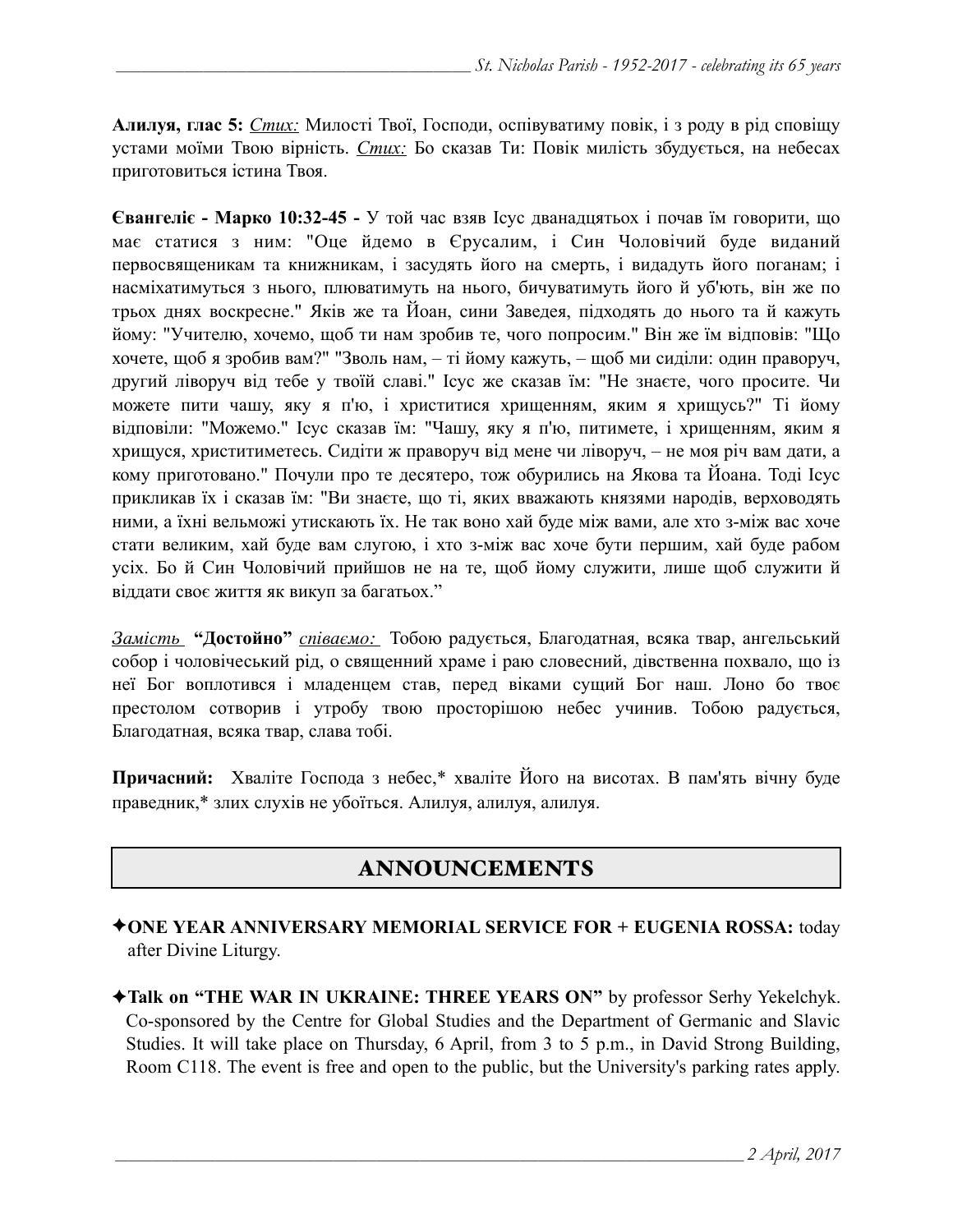[The link to the campus map is below \(please look for Strong Building or DSB\) https://](https://www.uvic.ca/home/about/campus-info/maps/) www.uvic.ca/home/about/campus-info/maps/

- ✦**HAPPY BIRTHDAY** to all those who celebrated their birthdays this past week. May the Lord Our God continue to bless you abundantly and the Holy Mother of God protects you at all times. Многая Літа!
- ✦**PILGRIMAGE TO THE HOLY LAND:** October 12-24, 2017. Walk in the footsteps of Jesus; an unforgettable experience with Fr, Joe Ostopowich, Sr. Angelica SSMI, brother & sister pilgrims. For details and price call Myrna Arychuk at 604.617.7200
- ✦**SOROKOUSTY:** Lenten Memorial Services for the deceased is celebrated every Saturday of Lent at the 9:00 AM Divine Liturgy. The books for the deceased are available at the church entrance. Please remember to pray for the deceased members of your family & friends.
- ✦**DEACON MYKHAILO OZOROVYCH PRIESTLY ORDINATION:** It is with great joy the Eparchy of New Westminster invites you to the ordination of Deacon Mykhailo Ozorovych to the priesthood! On Saturday April 8th at 2:00 pm, Deacon Mykhailo will be ordained to the priesthood by Bishop Ken during the celebration of the Divine Liturgy at Holy Eucharist Cathedral in New Westminster. On Palm Sunday April 9<sup>th</sup> at 10:00 am, newly ordained Father Mykhailo will celebrate his first Divine Liturgy at Holy Eucharist Cathedral in New Westminster. The ordination and first Divine Liturgy banquet-reception will be held in the Cathedral hall immediately following the Palm Sunday Divine Liturgy. Tickets for the Reception (on Palm Sunday) are only \$15.00 per person. Free for those under 15 years - but they still must obtain a (free) ticket - important to ensure sufficient food. For tickets, please contact Deacon Mykhailo at: 604.524.8824 or [mykhailo.oz@gmail.com](mailto:mykhailo.oz@gmail.com) The deadline to obtain banquet tickets is Sunday 2 April.
- ✦**KNIGHTS OF COLUMBUS BURSARY PROGRAM:** Bishop Thomas J. Lobsinger, OMI Memorial Bursary Program: The annual British Columbia and Yukon Bursary Program is known as the Bishop Thomas J. Lobsinger, OMI Memorial Bursary Program. The 2017 program is now receiving applications. Once again we are privileged to offer thirty bursaries of \$500.00 each to Catholic students across the Province of British Columbia. These bursaries are made available on a one-time-only basis to young practicing Catholic students who are in their second or subsequent year of post secondary education at a recognized institute of higher learning within the Province. Applications are accepted from 1 January, 2017 until 30 June 30, 2017 with the bursaries being awarded in the fall. The Terms of Reference can be found on our web site at http://kofcbc.org/files/2013/08/Terms-of-Reference-2017.pdf. Requests for applications should be addressed to: Knights of Columbus BC & Yukon Attn: Dale Hofer, Bursaries Chairman 2300 Teal Place, Vernon, BC V1H 1R1. We would like to once again congratulate the many recipients over the past years and look forward the opportunity to assist many more young people in the advancement of their education.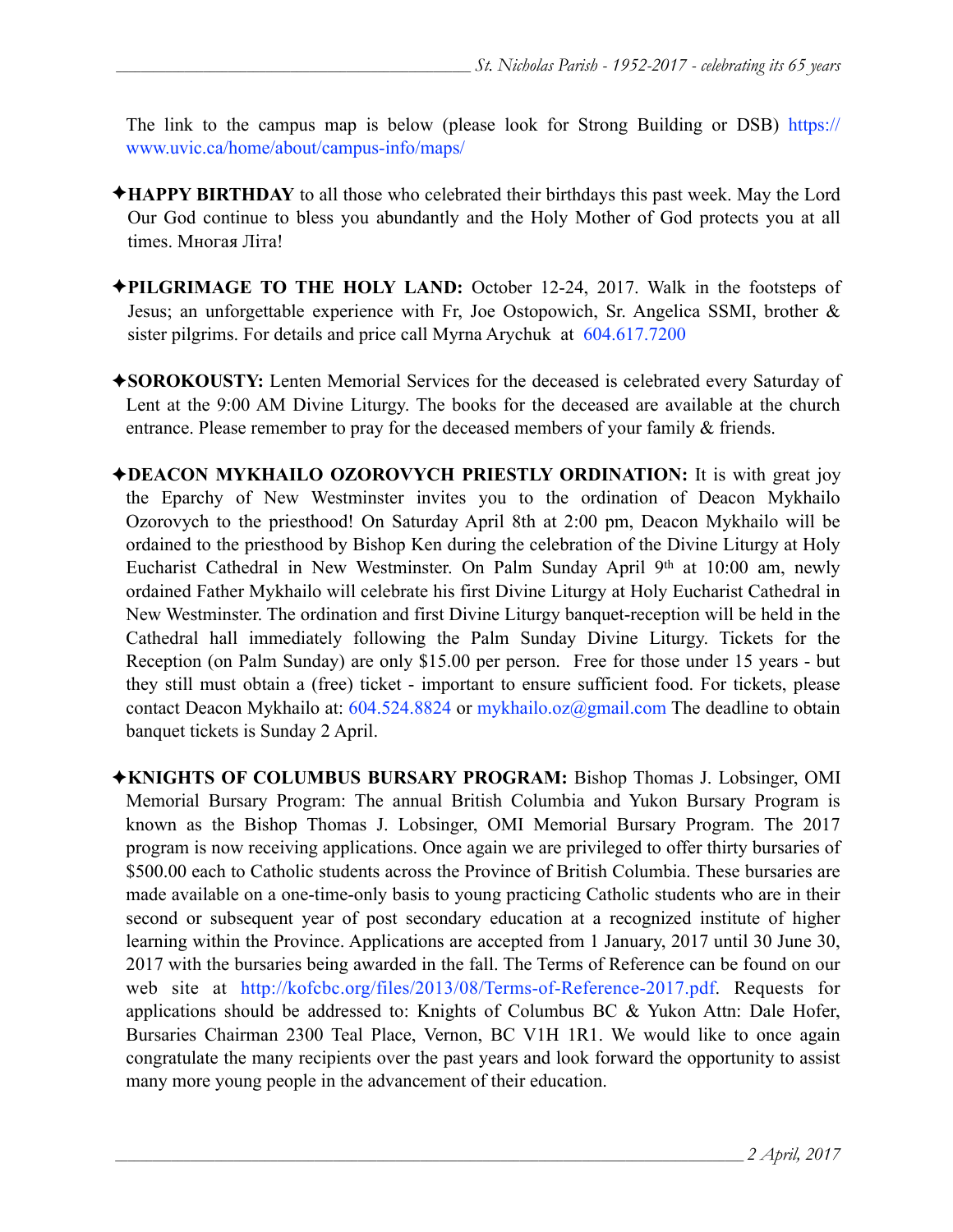- ✦**PARISH CALENDAR OF BIRTHDAYS & ANNIVERSARIES:** If you would like to be included in our Parish Calendar of Birthday and Anniversary celebrations, please put date in our calendar located at the church vestibule. Each week, we will list the names in our parish bulletin so we can celebrate these happy occasions together!
- ✦**PRAYER REQUEST:** Please keep in your prayers MOTRIA KOROPECKY, LYN SALYN and other members of our parish, our family and friends who are ailing, in hospitals, nursing homes and those who are not able to join actively in their community.
- ✦**TRAVELING ICON:** Anyone interested in gracing their home with Christ The Teacher Icon can call Darlene DeMerchant at 250.727.3837
- ✦**JOIN OUR CHOIR:** Do you enjoy singing? Please consider joining our St Nicholas Parish Choir and remember that we ALWAYS looking for new members! Contact Motria Koropecky for details at 250.658.3051
- ✦**CATECHISM ANNOUNCEMENT:** "*And they were bringing to Him also the infants, in order that He may be touching them; but after the disciples saw it, they rebuked them. But Jesus called them to Himself and said, Let alone the little children to come to Me, and cease hindering them; for of such is the kingdom of God*." We are happy to welcome all children to our St. Nicholas The Wonderworker catechism program. Weekly classes are scheduled Sunday morning during Divine Liturgy. We want your children to learn more about their Catholic faith, sacred scripture, feast days, and religious practices and customs of the Ukrainian Catholic church. If you have any questions, please do not hesitate to contact Marian Chalifoux at 250.507.1005
- ✦**THRIFTY'S PRE-PAID FOOD CARDS** We all have to buy groceries. Why not have 6% of it returned back to the church at no extra charge! Cards are available in \$100, \$200, and \$500 denominations. Talk to Alec after today's liturgy to pre- order your cards. We need to sell A LOT of them! We encourage you to consider purchasing them for yourselves as gifts too.
- ✦**SUNDAY COFFEE VOLUNTEERS** act as hosts and serve light refreshments following the Sunday morning Divine Liturgy, providing an opportunity for the faithful to socialize with friends and visitors following their shared worship experience. We thank all of our parishioners who kind volunteer to serve refreshments. Whether you are new to the Parish, or are a longtime members, please join us for coffee.
- ◆**BE A STEWARD:** Have you ever wondered what more can you do to help our parish? Here are some suggestions: **Steward** of property security; **Steward** of grounds cleaning; **Steward** of cleaning church; **Steward** of church linen; **Steward** of outreach; **Steward** of caring; **Steward** of prayer; **Steward** of service. Quite often, our homebound or senior members, once active in their younger years, want to find purpose in their senior years. It's not only about doing but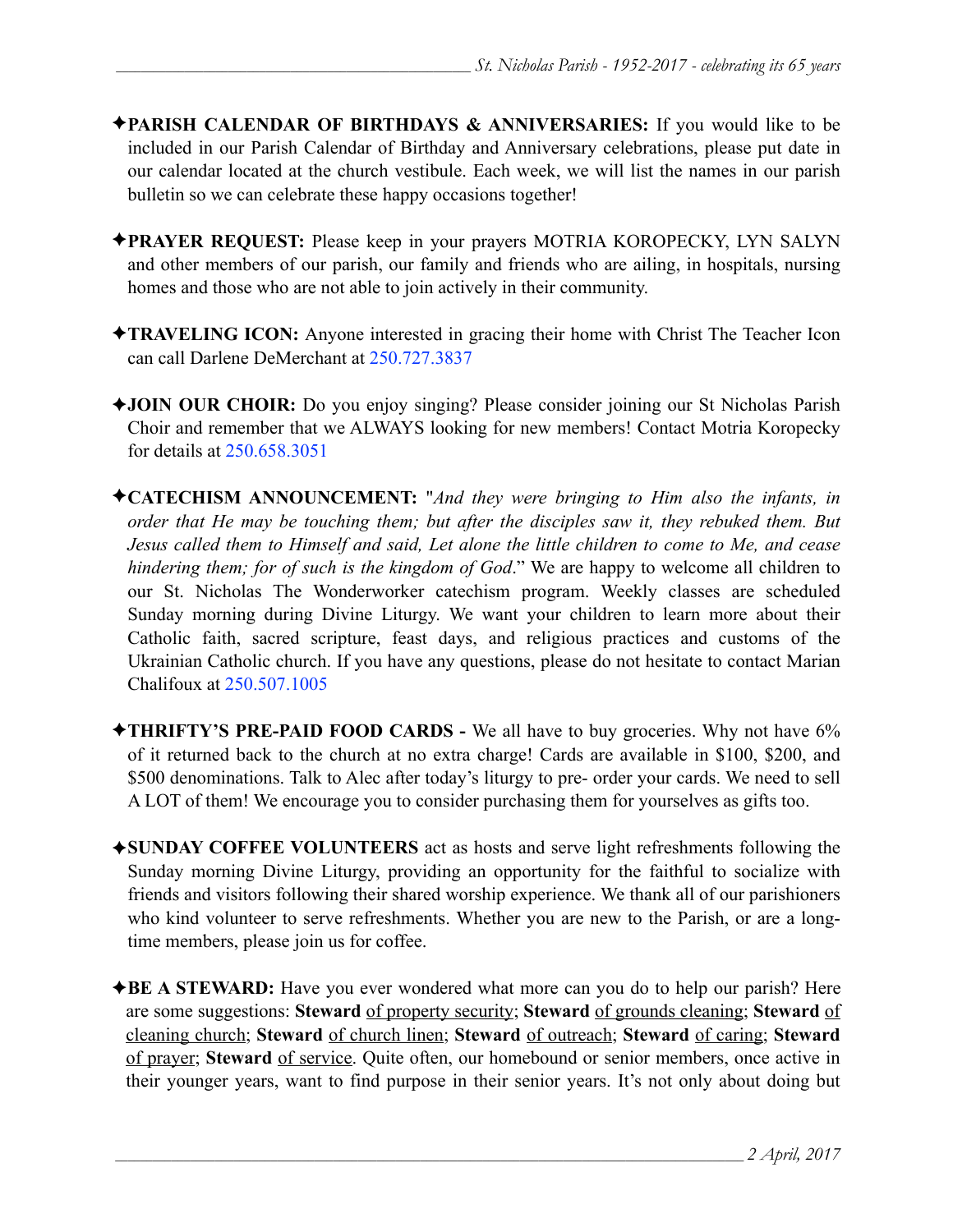about "BEING" present to others. Contact Fr. Yuriy **OR** Darlene DeMerchant for more information. You will be amazed how "BEING" can make a difference.

✦**MARCH 26, SUNDAY DONATIONS:** Coffee: \$41.00; Vigil lights: \$7.70; Loose collection: \$90.00; Envelope collection: \$625.00; Needs of the Church in Ukraine: \$145.00; Preauthorized donations Mar 20 to Mar 26: \$120.00

### CAMP SAINT VOLODYMYR; AUGUST 20-27

#### MARK YOUR CALENDARS

 The purpose of camp is to provide an opportunity for youth to experience God through nature and the companionship of others. Children will experience Ukrainian language and culture during camp along with games, religious activities, hikes, sports, arts and crafts, camp fires, water activities and other summer camp activities.

 This marks the 34th year of our Ukrainian Catholic Summer Camp. Camp will take place in Kelowna at the OAC facility. Camp offers a wide range of activities for campers aged 7-15 (as of December 31, 2017). Registration will be available online via Eventbrite "Camp St. Volodymyr BC 2017." Early bird registration Ends July 6, 2017.

#### WAYS TO HELP

VOLUNTEER: Camp St. Volodymyr is a nonprofit camp, run on a volunteer basis. If you are interested in helping at this year's camp as a counsellor, chef, arts & crafts or cultural coordinator please contact Jennifer. Applications forms for counsellors are due May 15, 2017. All volunteers will be subject to a criminal records check and must sign the camp code of conduct.

DONATE: We are always happy to accept food donations of vegetables, fruits, cereals, and treats for children such as cakes, cookies, as well as monetary donations. Tax receipts can be issued with donations of \$25 or more.

#### *For more information contact Jennifer Caldwell @ 604.220.0584 or [jennsawka@hotmail.com.](mailto:jennsawka@hotmail.com) Visit our webpage via [www.nweparchy.ca](http://www.nweparchy.ca)*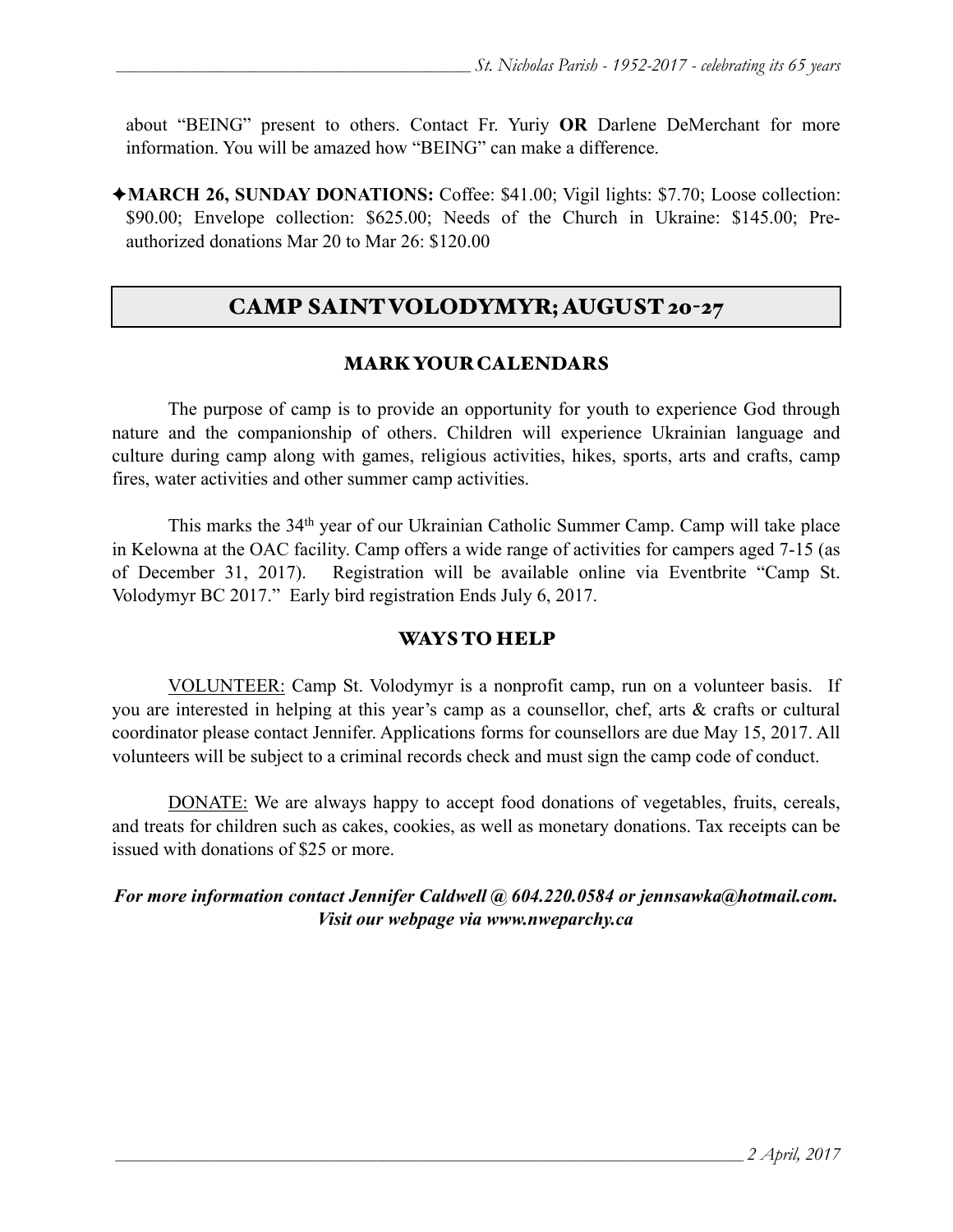## HOLY WEEK / EASTER SUNDAY SCHEDULE

## Monday, April 10

5:00 PM - Divine Liturgy of the Pre-Sanctified Gifts

## Tuesday, April 11

5:00 PM - Divine Liturgy of the Pre-Sanctified Gifts

## Wednesday, April 12

5:00 PM - Divine Liturgy of the Pre-Sanctified Gifts

# Thursday, April 13

9:00 AM - Vespers with Divine Liturgy of St. Basil the Great 5:00 PM - Passion Matins (Reading of the Passion Gospels)

# Friday, April 14 - Good Friday

11:00 AM - Vespers with laying out of the Plashchanytsya 5:00 PM - Jerusalem Matins

# Saturday, April 15

9:00 AM - Vespers with Divine Liturgy of St. Basil the Great

# Sunday, April 16 - Easter Sunday

8:00 AM - Service at the Tomb of Our Lord; Paschal Matins 9:00 AM - Divine Liturgy & blessing of Paska and Easter Food

# Monday, April 17 - Bright Monday

9:00 AM - Divine Liturgy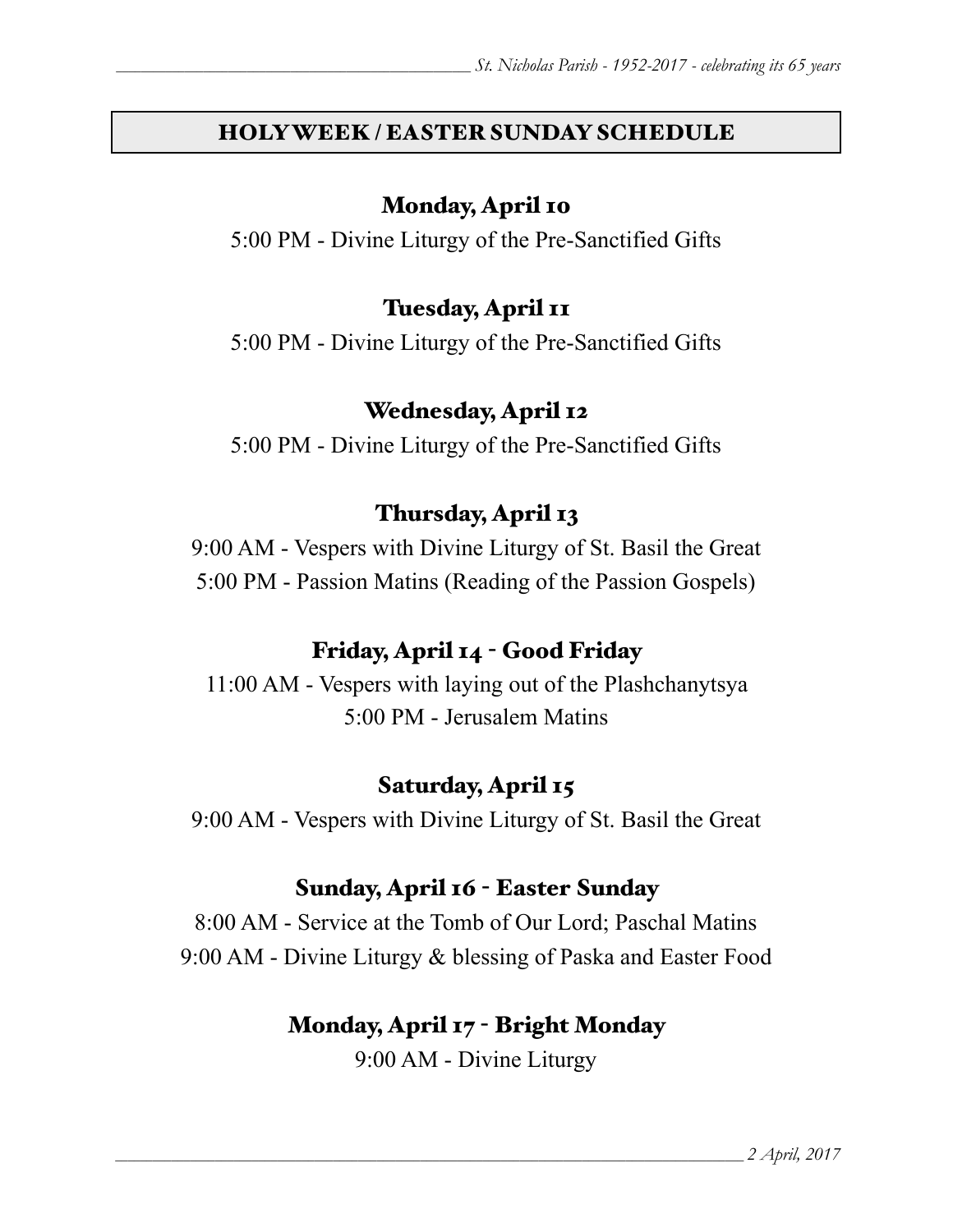### SAINT MARY OF EGYPT

 The biography of this wonderful saint was written by St. Sophronius, the Patriarch of Jerusalem. Once, during the Lenten Season, a certain priest-monk, the Elder Zosimus, withdrew into the wilderness beyond the Jordan. Suddenly, he caught sight of a human being with a withered and naked body whose hair was as white as snow and who began to flee from the sight of Zosimus. The elder ran for a long while until this person crouched down in a brook and cried out: "Abba Zosimus forgive me for the sake of the Lord. I cannot face you for I am a naked woman." Zosimus then tossed his outer garment to her which she wrapped around herself and then showed herself to him. The elder was frightened upon hearing his name spoken from the mouth of this woman he did not know.

 Following his prolonged insistence, the woman related her life story. She was born in Egypt and at the age of twelve began to live a life of debauchery in Alexandria where she spent seventeen years. Driven by the adulterous flame of the flesh, one day she boarded a boat which was sailing for Jerusalem. Arriving at the Holy City, she wanted to enter the church in order to venerate the Honorable Cross but some invisible force restrained her and prevented her from entering the church. In great fear, she gazed upon the icon of the All-Holy Mother of God in the vestibule and prayed that she be allowed to enter the church to venerate the Honorable Cross, all the while confessing her sinfulness and uncleanness and promising that she would go wherever the All-Pure One would direct her. She was then permitted to enter the church. Having venerated the Cross she again entered the vestibule and, before the icon, gave thanks to the Mother of God. At that very moment she heard a voice saying: "If you cross over Jordan you will find real peace!" Immediately she purchased three loaves of bread and started out for the Jordan where she arrived that same evening. The next day she received Holy Communion in the Monastery of St. John and crossed over the Jordan river.

 She remained in the wilderness for forty-eight years in great torment, fear and struggle with passionate thoughts as though with wild beasts. She fed on vegetation. Afterward, when she stood for prayer, Zosimus saw her levitate in the air. She begged him to bring her Holy Communion the following year on the shore of the Jordan where she would then come to receive it. The following year, Zosimus arrived on the shore of the Jordan in the evening with Holy Communion. He wondered how this saint would cross the Jordan. At that moment, in the light of the moon, he saw her as she approached the river, made the sign of the cross over it and walked upon the water as though upon dry land. After Zosimus administered Holy Communion to her, she begged him to come the following year to the same brook where they had first met.

 Zosimus came and discovered her lifeless body on that spot. Above her head in the sand was written: "Abba Zosimus, bury the body of the humble Mary on this site; render dust to dust. I died on April 1, the same night of the saving-suffering of Christ, after having received Communion of the Divine Mysteries." From this inscription Zosimus first learned her name and the other and awesome miracle was that, she, on that same night the previous year, when she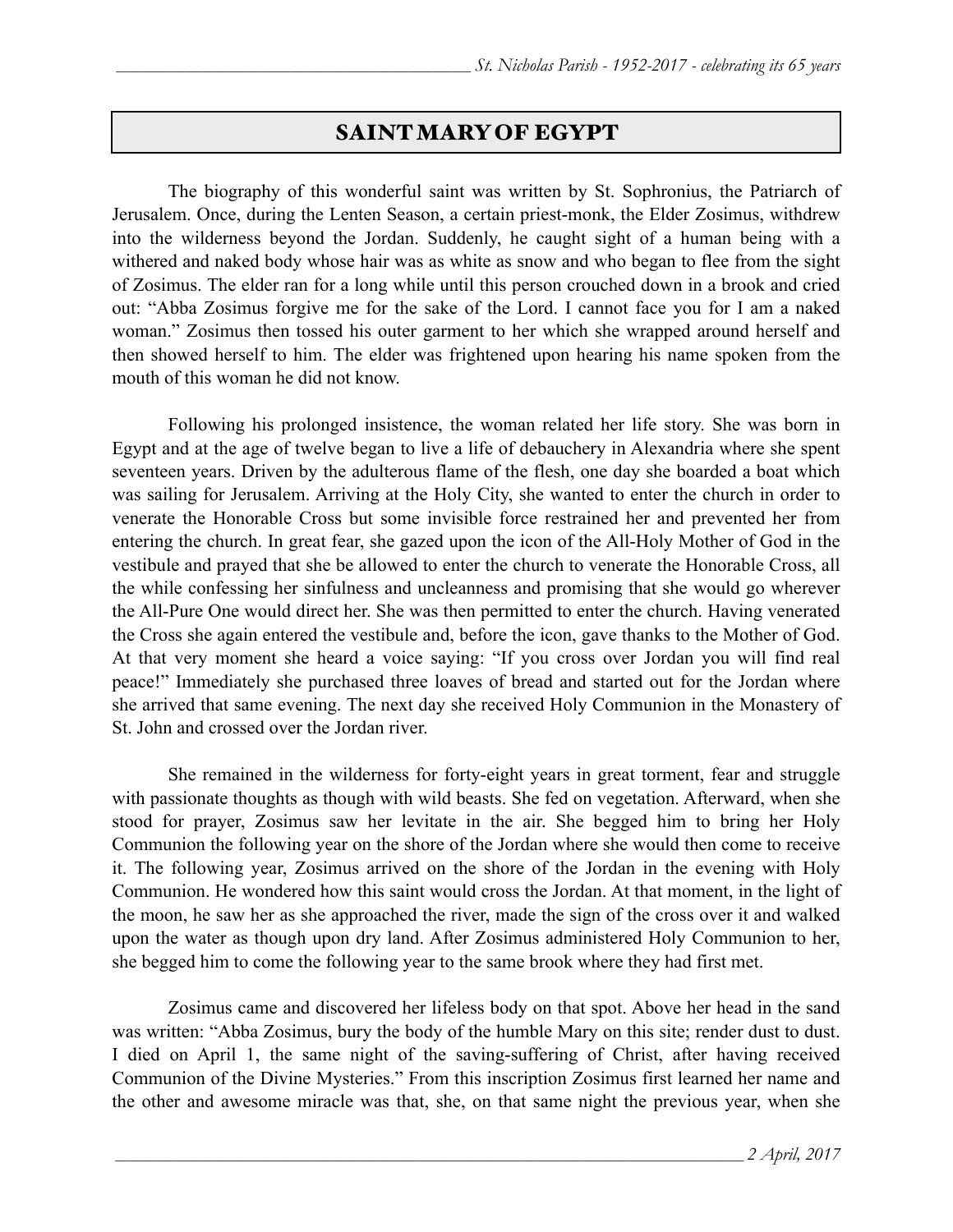received Holy Communion, arrived at this brook which took him twenty days to travel. Thus, Zosimus buried the body of this wonderful saint, Mary the Egyptian. When he returned to the monastery Zosimus related the entire history of her life and the miracles which he had personally witnessed. Thus, the Lord knows how to glorify penitent sinners. The Church holds her up as an example to the faithful during these fast days as an incentive for repentance. She died about the year 530 A.D.

### POPE URGES BISHOPS FROM WESTERN CANADA TO BE CLOSE TO THEIR PEOPLE



*By Carol Glatz Catholic News Service*

 VATICAN CITY (CNS) -- "That's your bishop!" a woman shouted to Seamus McKelvey of Winnipeg, Manitoba, as he leaned in for an impromptu picture with three prelates posing for a professional portrait with St. Peter's Basilica in the background.

 McKelvey was with a large group of tourists from western Canada that just happened to be

crossing the large boulevard in front of St. Peter's Square when he decided he would crash the lineup and jump right in for his own souvenir snap with Archbishops Richard Gagnon of Winnipeg, Richard Smith of Edmonton, Alberta, and Bishop Kenneth Nowakowski of the Ukrainian Diocese of New Westminster, British Columbia. It was a prize picture with the prelates dressed in their finest, fresh from a meeting with Pope Francis March 27.

 The day started "in a rather spectacular way" with an early morning Mass at the crypt at the tomb of St. Peter, followed by a two-and-a-half-hour conversation with the successor of Peter, Archbishop Gagnon told Catholic News Service.

 Those two events, one after the other, would make it "a hard act to follow for the rest of the week" as the archbishop, who is president of the Assembly of Western Catholic Bishops, and another two dozen bishops from western Canada made their "ad limina" visits and pilgrimage to Rome and the Vatican.

 Archbishop Gagnon said the major concerns and issues the group brought to the table for discussion included the Catholic Church's relationship with the indigenous people and how to minister to them in their communities. For example, the decline in religious vocations means that diocesan bishops "need to integrate more fully into that missionary mode" for indigenous peoples.

 Archbishop Smith told CNS that the pope spent "a lot of time talking about immigration," reaffirming that people from other lands and cultures "are a gift" that should be integrated. He